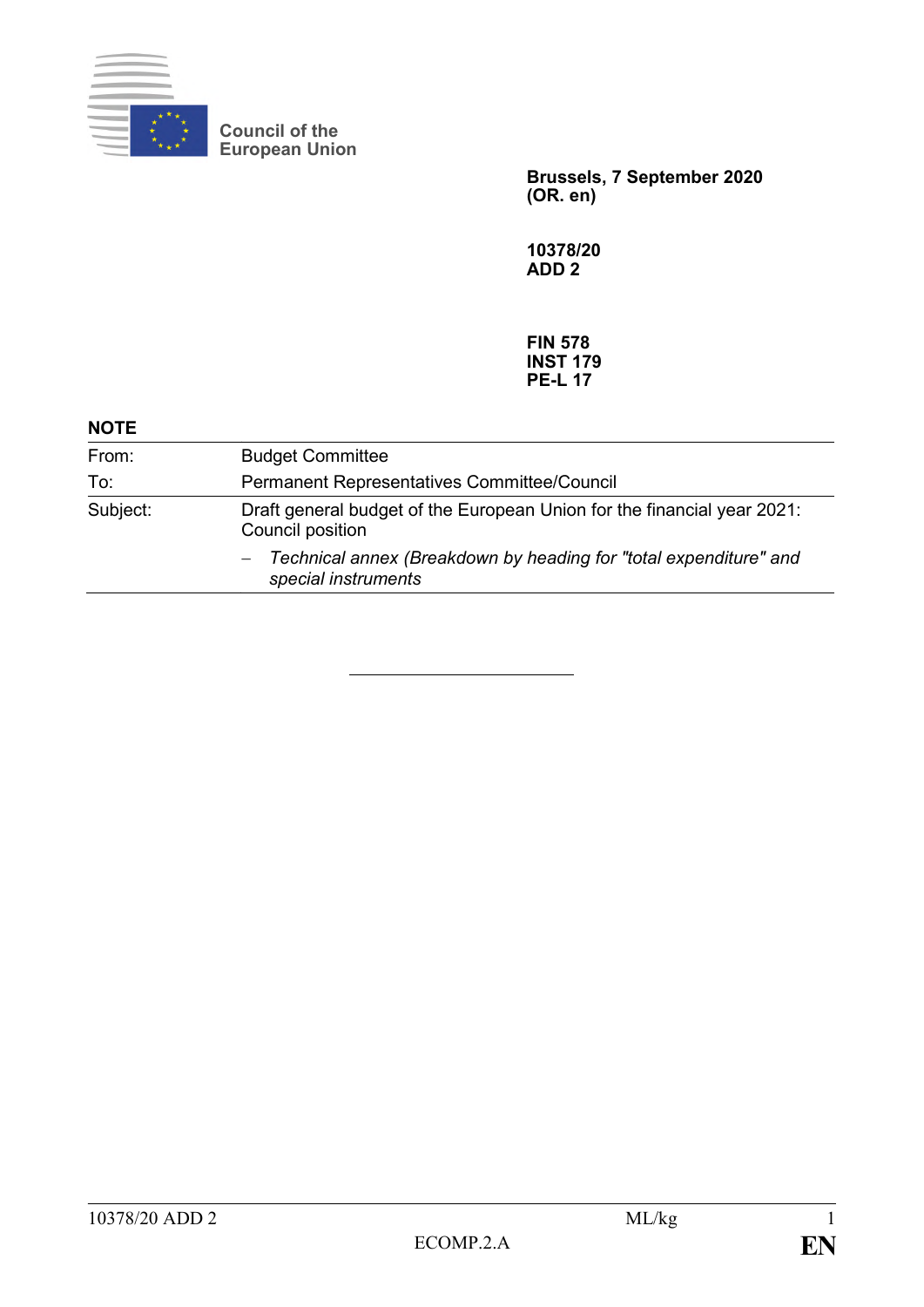|                         |                                                          | 1              |                |                                        | $\overline{2}$   | 3                                       |                |
|-------------------------|----------------------------------------------------------|----------------|----------------|----------------------------------------|------------------|-----------------------------------------|----------------|
|                         | <b>Description</b>                                       | <b>DB</b> 2021 |                | <b>Council's Changes</b><br>on DB 2021 |                  | <b>Council's Position</b><br>on DB 2021 |                |
|                         |                                                          | c/a            | p/a            | c/a                                    | p/a              | c/a                                     | p/a            |
| $\blacksquare$          | <b>Single Market, Innovation and Digital</b>             | 21 359 970 100 | 17 573 316 806 | $-668146388$                           | - 321 366 275    | 20 691 823 712                          | 17 251 950 531 |
|                         | ceiling                                                  | 21 805 000 000 |                | $-886000000$                           |                  | 20 919 000 000                          |                |
|                         | margin                                                   | 445 029 900    |                | $-217853612$                           |                  | 227 176 288                             |                |
| $\overline{2}$          | <b>Cohesion and Values</b>                               | 51 487 150 161 | 62 625 181 841 | 936 690 636                            | 3 383 715 737    | 52 423 840 797                          | 66 008 897 578 |
|                         | ceiling                                                  | 51 730 000 000 |                | 1 056 000 000                          |                  | 52 786 000 000                          |                |
|                         | margin                                                   | 242 849 839    |                | 119 309 364                            |                  | 362 159 203                             |                |
| 2.1                     | Economic, Social and territorial cohesion                | 47 149 471 441 | 58 687 290 538 | 1 041 528 559                          | 3 3 18 1 26 1 94 | 48 191 000 000                          | 62 005 416 732 |
|                         | ceiling                                                  | 47 150 000 000 |                | 1 041 000 000                          |                  | 48 191 000 000                          |                |
|                         | margin                                                   | 528 559        |                | $-528559$                              |                  |                                         |                |
| 2.2                     | Investing in Competitiveness, People and Values          | 4 337 678 720  | 3 937 891 303  | $-104837923$                           | 65 589 543       | 4 232 840 797                           | 4 003 480 846  |
|                         | ceiling                                                  | 4 580 000 000  |                | 15 000 000                             |                  | 4 595 000 000                           |                |
|                         | margin                                                   | 242 321 280    |                | 119 837 923                            |                  | 362 159 203                             |                |
| $\overline{\mathbf{3}}$ | <b>Natural Resources and Environment</b>                 | 58 441 127 005 | 56 249 546 448 | 136 556 868                            | 630 191 252      | 58 577 683 873                          | 56 879 737 700 |
|                         | ceiling                                                  | 58 656 000 000 |                | $-32000000$                            |                  | 58 624 000 000                          |                |
|                         | margin                                                   | 214 872 995    |                | $-168556868$                           |                  | 46 316 127                              |                |
|                         | Of which: Market related expenditure and direct payments | 40 179 072 000 | 40 164 860 883 | 164 324 365                            | 164 266 234      | 40 343 396 365                          | 40 329 127 117 |
|                         | sub-ceiling                                              | 40 932 000 000 |                | $-7000000$                             |                  | 40 925 000 000                          |                |
|                         | excluded when calculating the sub-margin (1)             | $-752928000$   |                | 759 928 000                            |                  | 7 000 000                               |                |
|                         | sub-margin                                               |                |                | 588 603 635                            |                  | 588 603 635                             |                |
| $\overline{\mathbf{4}}$ | <b>Migration and Border Management</b>                   | 3 060 813 759  | 2 723 483 549  | $-719866537$                           | -139 679 938     | 2 340 947 222                           | 2 583 803 611  |
|                         | ceiling                                                  | 3 287 000 000  |                | $-820000000$                           |                  | 2 467 000 000                           |                |
|                         | margin                                                   | 226 186 241    |                | $-100133463$                           |                  | 126 052 778                             |                |
| 5                       | <b>Resilience, Security and Defence</b>                  | 2 189 025 780  | 1810456628     | $-507118461$                           | -1 123 895 160   | 1681907319                              | 686 561 468    |
|                         | ceiling                                                  | 2 359 000 000  |                | $-554000000$                           |                  | 1 805 000 000                           |                |
|                         | margin                                                   | 169 974 220    |                | - 46 881 539                           |                  | 123 092 681                             |                |
| 6                       | Neighbourhood and the World                              | 16 113 620 000 | 10 418 805 355 | $-795429335$                           | $-57107310$      | 15 318 190 665                          | 10 361 698 045 |
|                         | ceiling                                                  | 16 179 000 000 |                | 68 000 000                             |                  | 16 247 000 000                          |                |
|                         | margin                                                   | 65 380 000     |                | 863 429 335                            |                  | 928 809 335                             |                |
| 7                       | <b>European Public Administration</b>                    | 10 451 225 171 | 10 452 500 260 | $-4449558$                             | $-44495508$      | 10 406 729 663                          | 10 408 004 752 |
|                         | ceiling                                                  | 10 875 000 000 |                | $-240000000$                           |                  | 10 635 000 000                          |                |
|                         | margin                                                   | 423 774 829    |                | $-195504492$                           |                  | 228 270 337                             |                |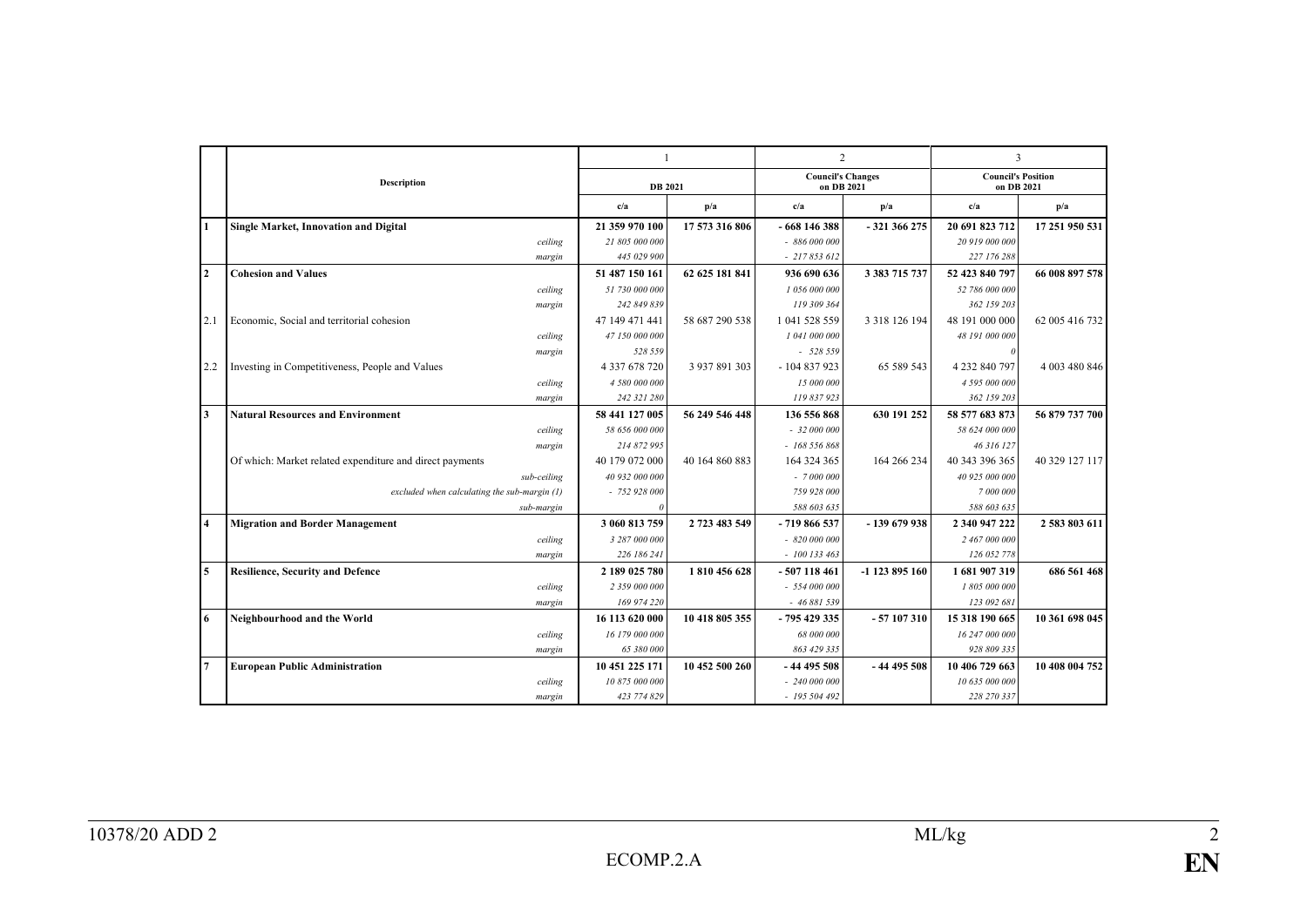| Description                                              | <b>DB</b> 2021  |                 | <b>Council's Changes</b><br>on DB 2021 |               | <b>Council's Position</b><br>on DB 2021 |                 |
|----------------------------------------------------------|-----------------|-----------------|----------------------------------------|---------------|-----------------------------------------|-----------------|
|                                                          | c/a             | p/a             | c/a                                    | p/a           | c/a                                     | p/a             |
| Of which: Administrative expenditure of the institutions | 8 032 227 818   | 8 033 502 907   | $-44495508$                            | $-44495508$   | 7987732310                              | 7989007399      |
| sub-ceiling                                              | 8 467 000 000   |                 | $-251000000$                           |               | 8 216 000 000                           |                 |
| sub-margin                                               | 434 772 182     |                 | $-206504492$                           |               | 228 267 690                             |                 |
| <b>MFF Headings</b>                                      | 163 102 931 976 | 161 853 290 887 | $-1661808725$                          | 2 327 362 798 | 161 441 123 251                         | 164 180 653 685 |
| flexibility instrument                                   |                 | 582 900 000     |                                        |               |                                         | 582 900 000     |
| ceiling                                                  | 164 891 000 000 | 165 599 000 000 | $-1408000000$                          | 541 000 000   | 163 483 000 000                         | 166 140 000 000 |
| margin(2)                                                | 1 788 068 024   | 4 328 609 113   | 253 808 725                            | $-1786362798$ | 2 041 876 749                           | 2 542 246 315   |
| Appropriations as $%$ of GNI (3)                         | 1,16%           | 1,16%           | $-0.01\%$                              | $0,02\%$      | 1,15%                                   | 1,17%           |

(1) This amount, resulting from the rounding for the calculations of the sub-ceiling and the net transfer, is excluded when calculating the sub-margin.

(2) These amounts are calculated not taking into account appropriations for special instruments (EAR, EGF, EUSF).

(3) The GNI for 2021 is based on the forecast of GNI issued after the Advisory Committee on Own Resources (ACOR) meeting held on 25 May 2020.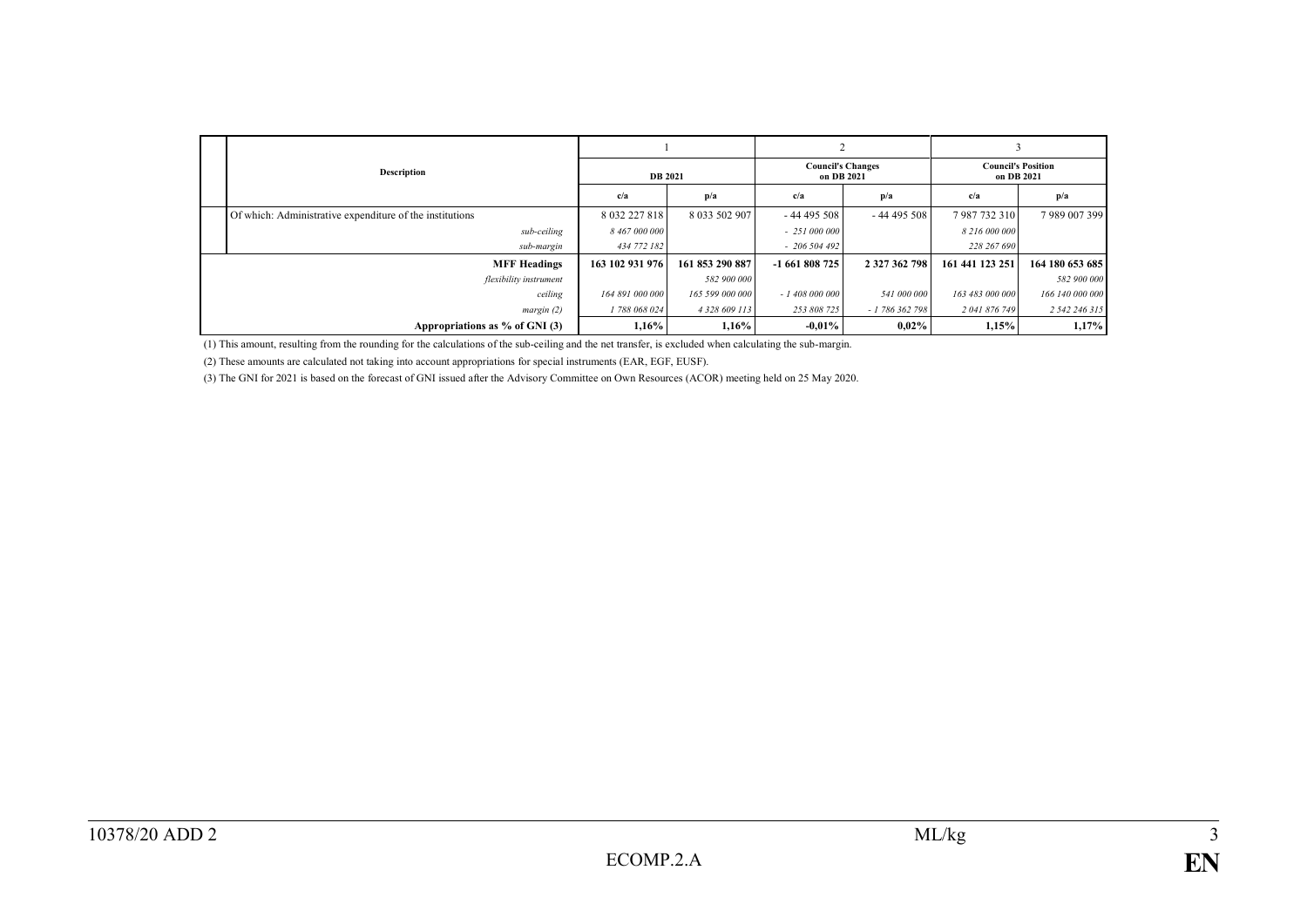| <b>Description</b>                                  | <b>DB</b> 2021 |                 | <b>Council's Changes</b><br>on DB 2021 |               | <b>Council's Position</b><br>on DB 2021 |             |
|-----------------------------------------------------|----------------|-----------------|----------------------------------------|---------------|-----------------------------------------|-------------|
|                                                     | c/a            | p/a             | c/a                                    | p/a           | c/a                                     | p/a         |
| <b>Emergency Aid Reserve (EAR)</b>                  | 3 183 624 000  | 1 591 812 000 l | -1 910 174 400                         | $-955087200$  | 1 273 449 600                           | 636 724 800 |
| <b>European Globalisation Adjustment Fund (EGF)</b> | 409 626 000    | 20 000 000      | $-212241312$                           | $-10362688$   | 197 384 688                             | 9 637 312   |
| <b>European Union Solidarity Fund (EUSF)</b>        | 50 000 000     | 50 000 000      | $-50000000$                            | $-50000000$   | p.m.                                    | p.m.        |
| <b>Brexit Adjustment Reserve (BAR)</b>              |                |                 | p.m.                                   | p.m.          | p.m.                                    | p.m.        |
| <b>Special Instruments</b>                          | 3 643 250 000  | 1 661 812 000 l | -2 172 415 712                         | $-1015449888$ | 1470 834 288                            | 646 362 112 |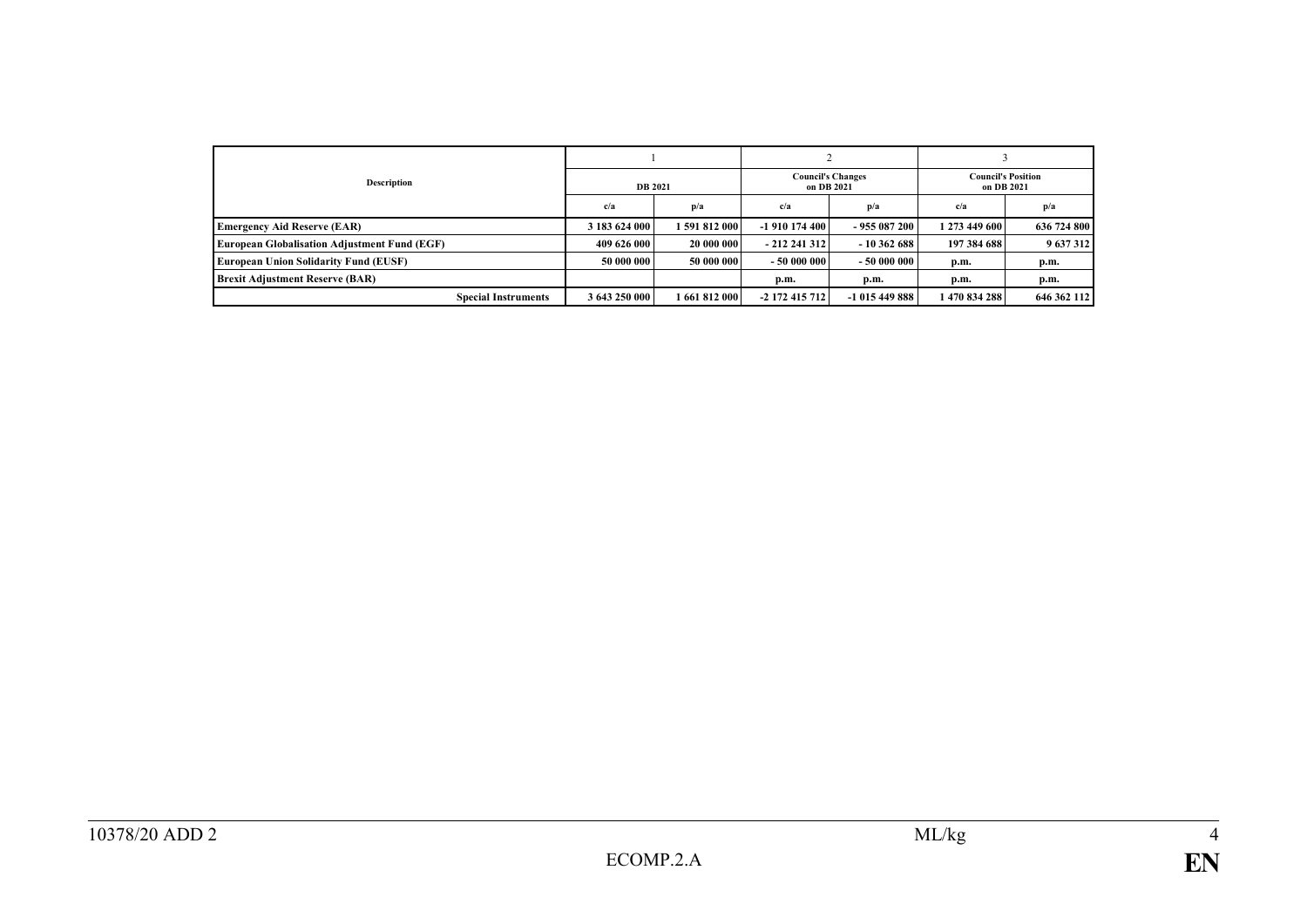| <b>Description</b>             | <b>DB</b> 2021  |                 | <b>Council's Changes</b><br>on DB 2021 |               | <b>Council's Position</b><br>on DB 2021 |                 |
|--------------------------------|-----------------|-----------------|----------------------------------------|---------------|-----------------------------------------|-----------------|
|                                | c/a             | p/a             | c/a                                    | p/a           | c/a                                     | p/a             |
| <b>MFF Headings</b>            | 163 102 931 976 | 161 853 290 887 | $-1661808725$                          | 2 327 362 798 | 161 441 123 251                         | 164 180 653 685 |
| <b>Special Instruments</b>     | 3 643 250 000   | 1 661 812 000   | $-2$ 172 415 712                       | $-1015449888$ | 1470 834 288                            | 646 362 112     |
| <b>Grand</b> total             | 166 746 181 976 | 163 515 102 887 | -3 834 224 437                         | 1311912910    | 162 911 957 539                         | 164 827 015 797 |
| Appropriations as % of GNI (1) | 1.19%           | 1,17%           | $-0.03\%$                              | $0.01\%$      | $1,16\%$                                | 1,18%           |

(1) The GNI for 2021 is based on the forecast of GNI issued after the Advisory Committee on Own Resources (ACOR) meeting held on 25 May 2020.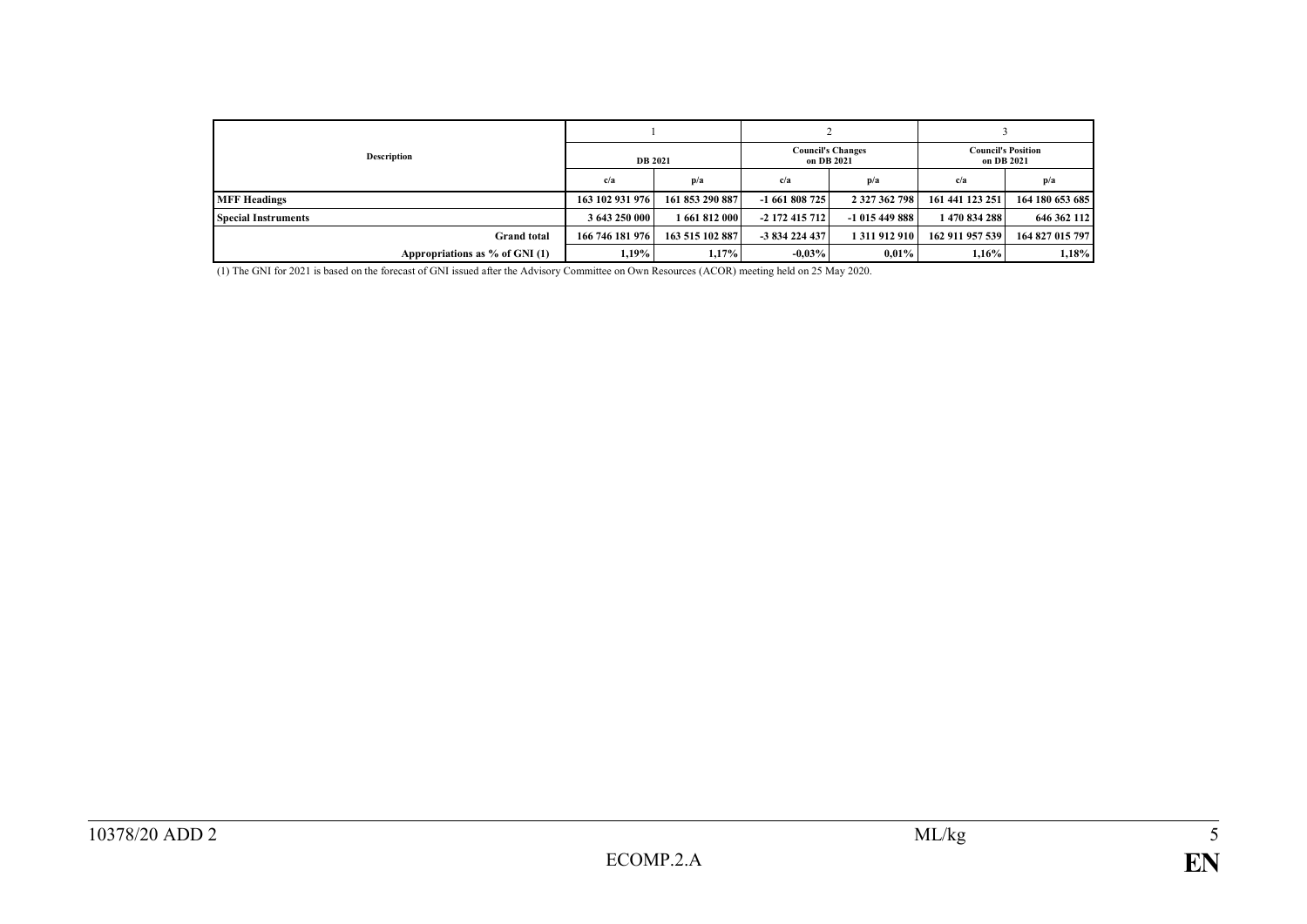|              |                                                                                                                   | $\mathbf{1}$   |                 |                                        | $\overline{2}$ |                                         | 3              |
|--------------|-------------------------------------------------------------------------------------------------------------------|----------------|-----------------|----------------------------------------|----------------|-----------------------------------------|----------------|
|              | Description                                                                                                       | <b>DB</b> 2021 |                 | <b>Council's Changes</b><br>on DB 2021 |                | <b>Council's Position</b><br>on DB 2021 |                |
|              |                                                                                                                   | c/a            | p/a             | c/a                                    | p/a            | c/a                                     | p/a            |
| $\mathbf{1}$ | <b>Single Market, Innovation and Digital</b>                                                                      | 21 359 970 100 | 17 573 316 806  | - 668 146 388                          | -321 366 275   | 20 691 823 712                          | 17 251 950 531 |
|              | ceiling                                                                                                           | 21 805 000 000 |                 | $-886000000$                           |                | 20 919 000 000                          |                |
|              | margin                                                                                                            | 445 029 900    |                 | $-217853612$                           |                | 227 176 288                             |                |
|              | Single Market, Innovation and Digital                                                                             | 21 359 970 100 | 17 573 316 806  | $-668$ 146 388                         | - 321 366 275  | 20 691 823 712                          | 17 251 950 531 |
|              | Cluster 01 - Research and Innovation                                                                              | 13 394 274 991 | 10 798 938 514  | - 758 005 713                          | $-72950340$    | 12 636 269 278                          | 10 725 988 174 |
|              | Horizon Europe                                                                                                    | 12 264 532 457 | 9 9 19 9 74 114 | - 758 005 713                          | - 72 950 340   | 11 506 526 744                          | 9 847 023 774  |
|              | Euratom Research and Training Programme                                                                           | 265 748 511    | 253 754 071     |                                        |                | 265 748 511                             | 253 754 071    |
|              | International Thermonuclear Experimental Reactor (ITER)                                                           | 863 994 023    | 613 638 694     |                                        |                | 863 994 023                             | 613 638 694    |
|              | Pilot projects and preparatory actions                                                                            | p.m.           | 11 571 635      |                                        |                | p.m.                                    | 11 571 635     |
|              | Cluster 02 - European Strategic Investments                                                                       | 5 044 202 682  | 4 259 183 863   | 88 930 881                             | - 248 788 739  | 5 133 133 563                           | 4 010 395 124  |
|              | InvestEU Fund                                                                                                     | 477 543 513    | 707 800 024     | 551 011 820                            | 275 180 141    | 1 028 555 333                           | 982 980 165    |
|              | Connecting Europe Facility (CEF)                                                                                  | 3 014 684 345  | 2 105 363 958   | - 227 300 314                          | $-5842721$     | 2 787 384 031                           | 2 099 521 237  |
|              | Connecting Europe Facility (CEF) - Transport                                                                      | 1952 358 163   | 1 426 800 000   | - 227 300 314                          | $-5842721$     | 1725 057 849                            | 1 420 957 279  |
|              | Connecting Europe Facility (CEF) - Energy                                                                         | 784 949 971    | 471 390 800     |                                        |                | 784 949 971                             | 471 390 800    |
|              | Connecting Europe Facility (CEF) - Digital                                                                        | 277 376 211    | 207 173 158     |                                        |                | 277 376 211                             | 207 173 158    |
|              | Digital Europe Programme                                                                                          | 1 337 916 981  | 178 488 089     | - 233 980 354                          | - 17 428 730   | 1 103 936 627                           | 161 059 359    |
|              | European Fund for Strategic Investments (EFSI)                                                                    | p.m.           | 1 038 636 000   |                                        | - 500 000 000  | p.m.                                    | 538 636 000    |
|              | Decentralised agencies                                                                                            | 188 092 843    | 188 092 843     | $-185000$                              | $-185000$      | 187 907 843                             | 187 907 843    |
|              | Other actions                                                                                                     | p.m.           | p.m.            |                                        |                | p.m.                                    | p.m.           |
|              | Pilot projects and preparatory actions                                                                            | p.m.           | 19 177 949      |                                        |                | p.m.                                    | 19 177 949     |
|              | Actions financed under the prerogatives of the Commission and specific<br>competences conferred to the Commission | 25 965 000     | 21 625 000      | $-615271$                              | $-512429$      | 25 349 729                              | 21 112 571     |
|              | Cluster 03 - Single Market                                                                                        | 888 189 336    | 827 747 338     |                                        |                | 888 189 336                             | 827 747 338    |
|              | Single Market Programme (incl. SMEs)                                                                              | 575 019 000    | 547 136 315     |                                        |                | 575 019 000                             | 547 136 315    |
|              | EU Anti-Fraud Programme                                                                                           | 24 053 000     | 23 758 262      |                                        |                | 24 053 000                              | 23 758 262     |
|              | Cooperation in the field of taxation (FISCALIS)                                                                   | 36 215 550     | 32 845 655      |                                        |                | 36 215 550                              | 32 845 655     |
|              | Cooperation in the field of customs (CUSTOMS)                                                                     | 126 887 000    | 86 300 000      |                                        |                | 126 887 000                             | 86 300 000     |
|              | Decentralised agencies                                                                                            | 118 514 786    | 118 514 786     |                                        |                | 118 514 786                             | 118 514 786    |
|              | Other actions                                                                                                     | 7 500 000      | 7 500 000       |                                        |                | 7 500 000                               | 7 500 000      |
|              | Pilot projects and preparatory actions                                                                            | p.m.           | 11 692 320      |                                        |                | p.m.                                    | 11 692 320     |
|              | Cluster 04 - Space                                                                                                | 2 033 303 091  | 1687447091      | 928 444                                | 372 804        | 2 034 231 535                           | 1687819895     |
|              | European Space Programme                                                                                          | 1997 403 000   | 1 651 547 000   | 928 444                                | 372 804        | 1998 331 444                            | 1 651 919 804  |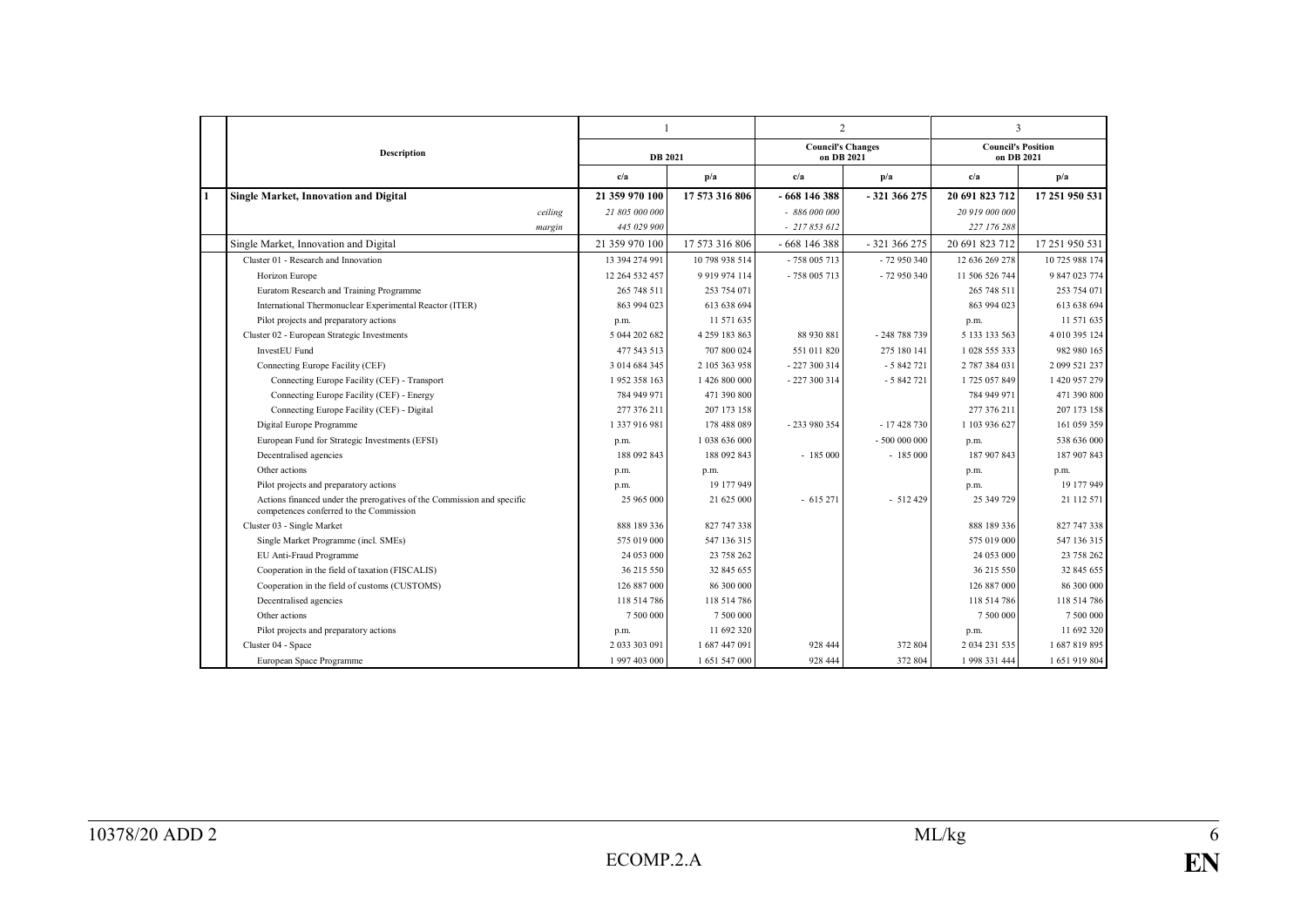|              |                                                                                                                   | $\mathbf{1}$   |                 |                                        | $\overline{2}$    |                                         | 3              |
|--------------|-------------------------------------------------------------------------------------------------------------------|----------------|-----------------|----------------------------------------|-------------------|-----------------------------------------|----------------|
|              | Description                                                                                                       | <b>DB</b> 2021 |                 | <b>Council's Changes</b><br>on DB 2021 |                   | <b>Council's Position</b><br>on DB 2021 |                |
|              |                                                                                                                   | c/a            | p/a             | c/a                                    | p/a               | c/a                                     | p/a            |
|              | Decentralised agencies                                                                                            | 35 900 091     | 35 900 091      | p.m.                                   | p.m.              | 35 900 091                              | 35 900 091     |
| $\mathbf{2}$ | <b>Cohesion and Values</b>                                                                                        | 51 487 150 161 | 62 625 181 841  | 936 690 636                            | 3 3 8 7 1 5 7 3 7 | 52 423 840 797                          | 66 008 897 578 |
|              | ceiling                                                                                                           | 51 730 000 000 |                 | 1 056 000 000                          |                   | 52 786 000 000                          |                |
|              | margin                                                                                                            | 242 849 839    |                 | 119 309 364                            |                   | 362 159 203                             |                |
| 2.1          | Economic, Social and territorial cohesion                                                                         | 47 149 471 441 | 58 687 290 538  | 1 041 528 559                          | 3 3 18 1 26 1 94  | 48 191 000 000                          | 62 005 416 732 |
|              | ceiling                                                                                                           | 47 150 000 000 |                 | 1 041 000 000                          |                   | 48 191 000 000                          |                |
|              | margin                                                                                                            | 528 559        |                 | $-528559$                              |                   |                                         |                |
|              | Cluster 05 - Regional Development and Cohesion                                                                    | 34 596 842 238 | 43 397 778 379  | 790 535 078                            | 2 460 619 260     | 35 387 377 316                          | 45 858 397 639 |
|              | European Regional Development Fund (ERDF)                                                                         | 28 742 831 481 | 32 045 154 269  | 520 911 305                            | 1 826 191 900     | 29 263 742 786                          | 33 871 346 169 |
|              | Cohesion Fund (CF)                                                                                                | 5 854 010 757  | 11 348 350 210  | 269 623 773                            | 634 427 360       | 6 123 634 530                           | 11 982 777 570 |
|              | Cohesion Fund (CF)                                                                                                | 4415037081     | 9 9 61 4 57 210 | 203 330 169                            | 630 590 046       | 4 618 367 250                           | 10 592 047 256 |
|              | Cohesion Fund (CF), contribution to the Connecting Europe Facility (CEF) -<br>Transport                           | 1 438 973 676  | 1 386 893 000   | 66 293 604                             | 3 837 314         | 1 505 267 280                           | 1 390 730 314  |
|              | Pilot projects and preparatory actions                                                                            | p.m.           | 4 2 7 3 9 0 0   |                                        |                   | p.m.                                    | 4 273 900      |
|              | Cluster 07 - Investing in People, Social Cohesion and Values                                                      | 12 552 629 203 | 15 289 512 159  | 250 993 481                            | 857 506 934       | 12 803 622 684                          | 16 147 019 093 |
|              | European Social Fund+                                                                                             | 12 552 629 203 | 15 289 512 159  | 250 993 481                            | 857 506 934       | 12 803 622 684                          | 16 147 019 093 |
| 2.2          | Investing in Competitiveness, People and Values                                                                   | 4 337 678 720  | 3 937 891 303   | $-104837923$                           | 65 589 543        | 4 232 840 797                           | 4 003 480 846  |
|              | ceiling                                                                                                           | 4 580 000 000  |                 | 15 000 000                             |                   | 4 595 000 000                           |                |
|              | margin                                                                                                            | 242 321 280    |                 | 119 837 923                            |                   | 362 159 203                             |                |
|              | Cluster 05 - Regional Development and Cohesion                                                                    | 25 986 000     | 27 873 475      |                                        |                   | 25 986 000                              | 27 873 475     |
|              | Support to the Turkish-Cypriot Community                                                                          | 25 986 000     | 27 873 475      |                                        |                   | 25 986 000                              | 27 873 475     |
|              | Cluster 06 - Recovery and Resilience                                                                              | 348 765 893    | 340 582 394     | 268 683 196                            | 357 290 404       | 617 449 089                             | 697 872 798    |
|              | European Recovery and Resilience Facility (incl. Technical Support Instrument)                                    | 116 364 000    | 109 182 000     |                                        |                   | 116 364 000                             | 109 182 000    |
|              | Protection of the euro against counterfeiting (the 'Pericles IV programme')                                       | 834 082        | 782 583         |                                        |                   | 834 082                                 | 782 583        |
|              | Financing cost of the European Union Recovery Instrument (EURI)                                                   | 220 167 811    | 220 167 811     | $-56762805$                            | $-56762805$       | 163 405 006                             | 163 405 006    |
|              | Union Civil Protection Mechanism (RescEU)                                                                         |                |                 | 90 203 000                             | 61 774 457        | 90 203 000                              | 61 774 457     |
|              | EU4Health Programme                                                                                               |                |                 | 21 224 000                             | 56 667 930        | 21 224 000                              | 56 667 930     |
|              | Instrument for emergency support within the Union (ESI)                                                           |                |                 |                                        | 90 000 000        | p.m.                                    | 90 000 000     |
|              | Decentralised agencies                                                                                            |                |                 | 214 056 339                            | 203 814 524       | 214 056 339                             | 203 814 524    |
|              | Pilot projects and preparatory actions                                                                            | p.m.           | p.m.            |                                        | 1 830 524         | p.m.                                    | 1 830 524      |
|              | Actions financed under the prerogatives of the Commission and specific<br>competences conferred to the Commission | 11 400 000     | 10 450 000      | $-37338$                               | $-34226$          | 11 362 662                              | 10 415 774     |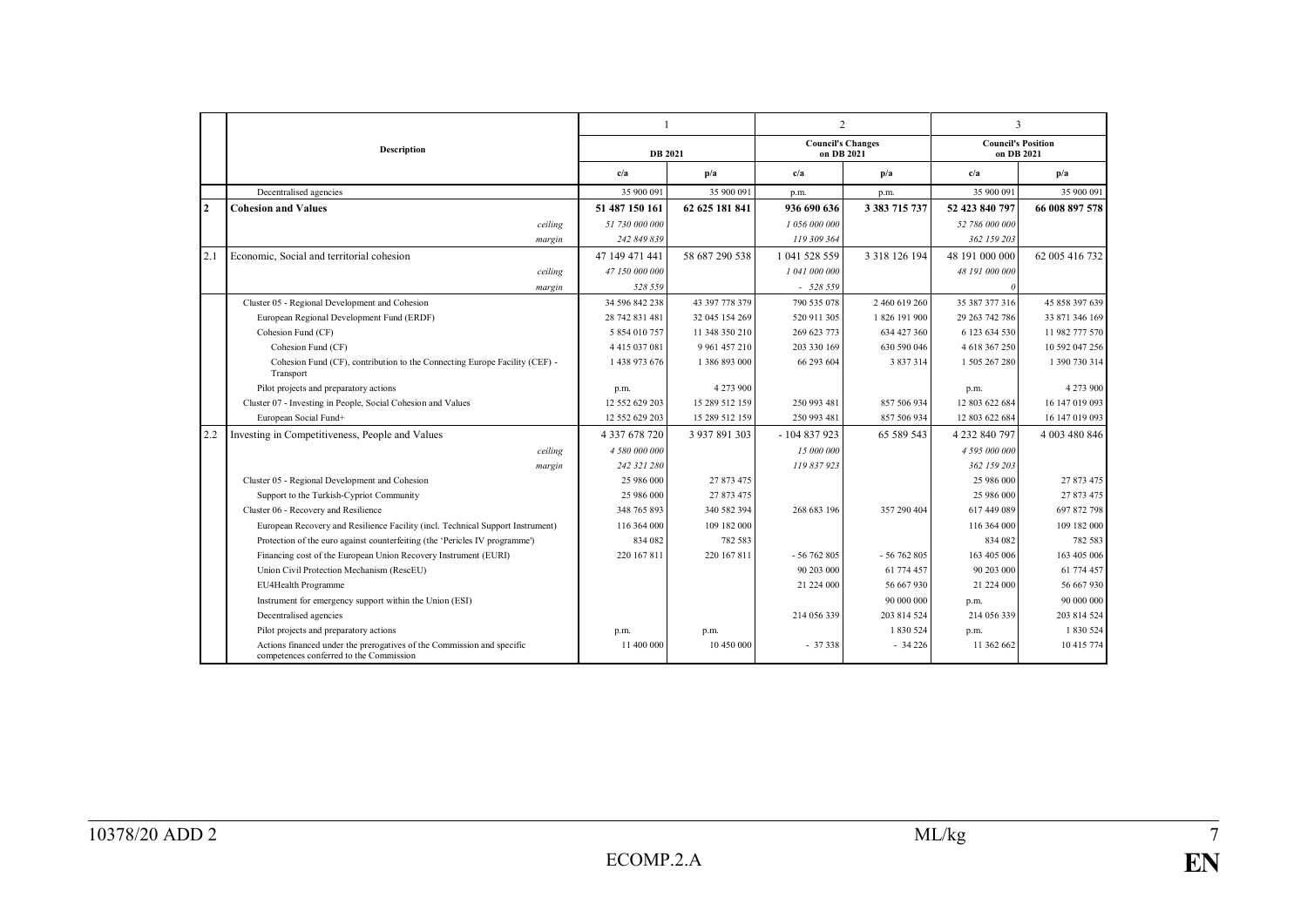|              |                                                                                                                   |                |                |              | $\overline{2}$           |                | 3                                       |
|--------------|-------------------------------------------------------------------------------------------------------------------|----------------|----------------|--------------|--------------------------|----------------|-----------------------------------------|
|              | <b>Description</b>                                                                                                | <b>DB</b> 2021 |                | on DB 2021   | <b>Council's Changes</b> |                | <b>Council's Position</b><br>on DB 2021 |
|              |                                                                                                                   | c/a            | p/a            | c/a          | p/a                      | c/a            | p/a                                     |
|              | Cluster 07 - Investing in People, Social Cohesion and Values                                                      | 3 962 926 827  | 3 569 435 434  | $-373521119$ | $-291700861$             | 3 589 405 708  | 3 277 734 573                           |
|              | European Social Fund+                                                                                             | 102 482 373    | 85 304 556     | $-40694$     | $-11439$                 | 102 441 679    | 85 293 117                              |
|              | Employment and Social Innovation                                                                                  | 102 482 373    | 85 304 556     | $-40694$     | $-11439$                 | 102 441 679    | 85 293 117                              |
|              | Erasmus+                                                                                                          | 2885368000     | 2 578 522 054  | $-397852368$ | $-302589121$             | 2 487 515 632  | 2 275 932 933                           |
|              | European Solidarity Corps (ESC)                                                                                   | 135 713 495    | 126 612 926    |              |                          | 135 713 495    | 126 612 926                             |
|              | Creative Europe                                                                                                   | 306 381 560    | 236 541 616    | 24 496 943   | 11 024 699               | 330 878 503    | 247 566 315                             |
|              | Justice, Rights and Values                                                                                        | 134 320 000    | 122 955 110    |              |                          | 134 320 000    | 122 955 110                             |
|              | Justice                                                                                                           | 43 696 000     | 40 571 549     |              |                          | 43 696 000     | 40 571 549                              |
|              | <b>Rights and Values</b>                                                                                          | 90 624 000     | 82 383 561     |              |                          | 90 624 000     | 82 383 561                              |
|              | Decentralised agencies                                                                                            | 211 135 699    | 211 135 699    | $-125000$    | $-125000$                | 211 010 699    | 211 010 699                             |
|              | Other actions                                                                                                     | 8 634 400      | 7 258 200      |              |                          | 8 634 400      | 7 258 200                               |
|              | Pilot projects and preparatory actions                                                                            | p.m.           | 43 442 173     |              |                          | p.m.           | 43 442 173                              |
|              | Actions financed under the prerogatives of the Commission and specific<br>competences conferred to the Commission | 178 891 300    | 157 663 100    |              |                          | 178 891 300    | 157 663 100                             |
| $\mathbf{3}$ | <b>Natural Resources and Environment</b>                                                                          | 58 441 127 005 | 56 249 546 448 | 136 556 868  | 630 191 252              | 58 577 683 873 | 56 879 737 700                          |
|              | ceiling                                                                                                           | 58 656 000 000 |                | $-32000000$  |                          | 58 624 000 000 |                                         |
|              | margin                                                                                                            | 214 872 995    |                | $-168556868$ |                          | 46 316 127     |                                         |
|              | Market related expenditure and direct payments                                                                    | 40 179 072 000 | 40 164 860 883 | 164 324 365  | 164 266 234              | 40 343 396 365 | 40 329 127 117                          |
|              | sub-ceiling                                                                                                       | 40 932 000 000 |                | $-7000000$   |                          | 40 925 000 000 |                                         |
|              | excluded when calculating the sub-margin (1)                                                                      | $-752928000$   |                | 759 928 000  |                          | 7 000 000      |                                         |
|              | sub-margin                                                                                                        |                |                | 588 603 635  |                          | 588 603 635    |                                         |
|              | Agriculture and Maritime Policy                                                                                   | 40 179 072 000 | 40 164 860 883 | 164 324 365  | 164 266 234              | 40 343 396 365 | 40 329 127 117                          |
|              | European Agricultural Guarantee Fund (EAGF)                                                                       | 40 179 072 000 | 40 164 860 883 | 164 324 365  | 164 266 234              | 40 343 396 365 | 40 329 127 117                          |
|              | Other programmes of Natural Resources and Environment                                                             | 18 262 055 005 | 16 084 685 565 | $-27767497$  | 465 925 018              | 18 234 287 508 | 16 550 610 583                          |
|              | Cluster 08 - Agriculture and Maritime Policy                                                                      | 15 998 791 043 | 15 655 348 261 | 351 235 360  | 465 925 018              | 16 350 026 403 | 16 121 273 279                          |
|              | European Agricultural Fund for Rural Development (EAFRD)                                                          | 15 002 928 000 | 14 715 094 383 | 421 338 627  | 413 052 058              | 15 424 266 627 | 15 128 146 441                          |
|              | European Maritime and Fisheries Fund (EMFF)                                                                       | 831 000 000    | 772 981 335    | $-70103267$  | 52 872 960               | 760 896 733    | 825 854 295                             |
|              | Sustainable Fisheries Partnership Agreements (SFPA) and Regional Fisheries<br>Management Organisations (RFMO)     | 148 122 000    | 144 484 500    |              |                          | 148 122 000    | 144 484 500                             |
|              | Decentralised agencies                                                                                            | 16 741 043     | 16 741 043     |              |                          | 16 741 043     | 16 741 043                              |
|              | Pilot projects and preparatory actions                                                                            | p.m.           | 6 047 000      |              |                          | p.m.           | 6 047 000                               |
|              |                                                                                                                   |                |                |              |                          |                |                                         |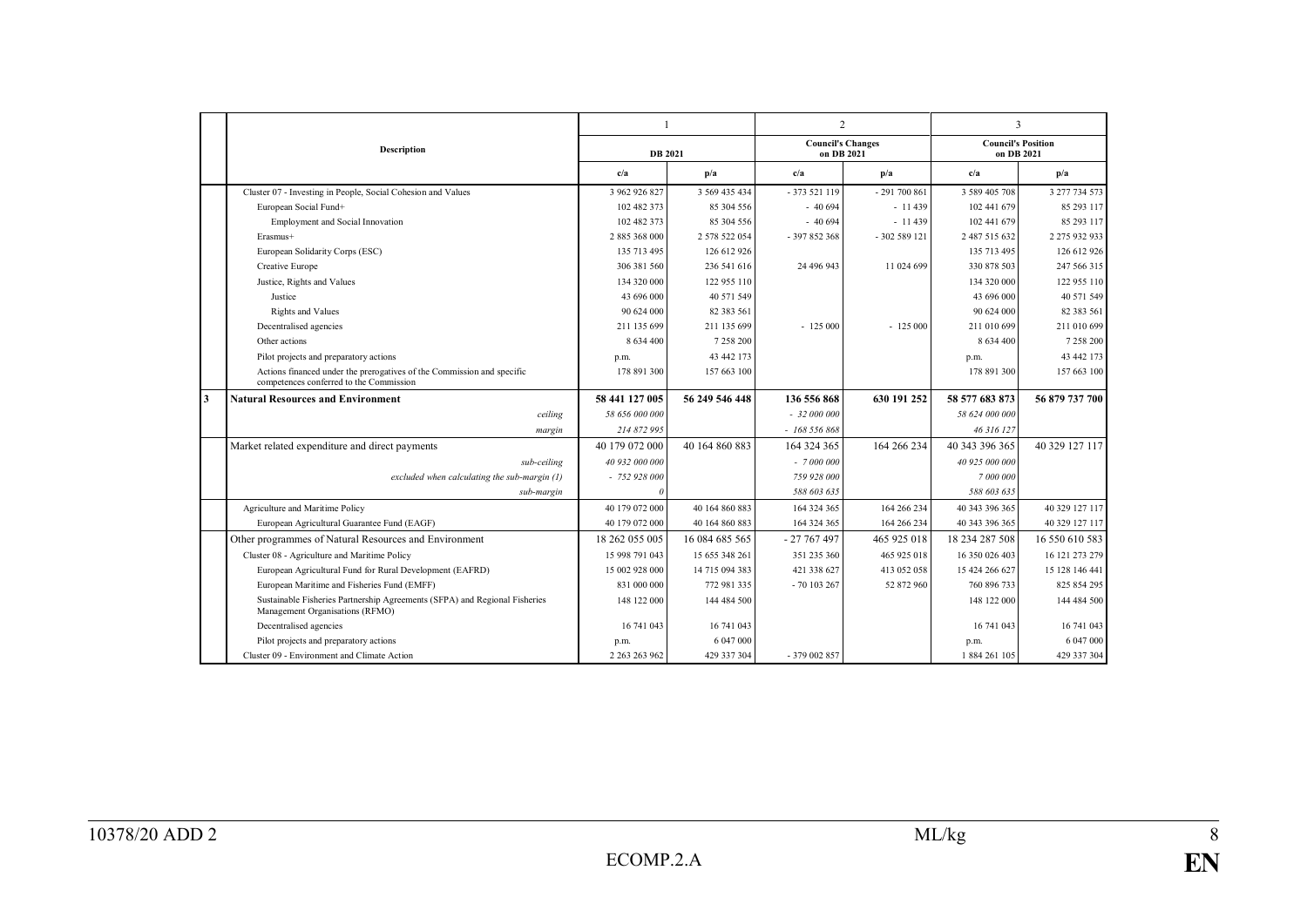|                         |                                                                                                                     | 1              |               | $\overline{2}$                         |                | 3                                       |               |
|-------------------------|---------------------------------------------------------------------------------------------------------------------|----------------|---------------|----------------------------------------|----------------|-----------------------------------------|---------------|
|                         | <b>Description</b>                                                                                                  | <b>DB</b> 2021 |               | <b>Council's Changes</b><br>on DB 2021 |                | <b>Council's Position</b><br>on DB 2021 |               |
|                         |                                                                                                                     | c/a            | p/a           | c/a                                    | p/a            | c/a                                     | p/a           |
|                         | Programme for Environment and Climate Action (LIFE)                                                                 | 700 000 000    | 373 644 000   |                                        |                | 700 000 000                             | 373 644 000   |
|                         | <b>Just Transition Fund</b>                                                                                         | 1516011429     | 42 448        | $-379002857$                           |                | 1 137 008 572                           | 42 448        |
|                         | Public sector loan facility under the Just Transition Mechanism (JTM)                                               | p.m.           | p.m.          |                                        |                | p.m.                                    | p.m.          |
|                         | Decentralised agencies                                                                                              | 47 252 533     | 47 252 533    |                                        |                | 47 252 533                              | 47 252 533    |
|                         | Pilot projects and preparatory actions                                                                              | p.m.           | 8 3 9 8 3 2 3 |                                        |                | p.m.                                    | 8 3 9 8 3 2 3 |
| $\overline{\mathbf{4}}$ | <b>Migration and Border Management</b>                                                                              | 3 060 813 759  | 2 723 483 549 | - 719 866 537                          | -139 679 938   | 2 340 947 222                           | 2 583 803 611 |
|                         | ceiling                                                                                                             | 3 287 000 000  |               | $-820000000$                           |                | 2 467 000 000                           |               |
|                         | margin                                                                                                              | 226 186 241    |               | $-100133463$                           |                | 126 052 778                             |               |
|                         | Migration and Border Management                                                                                     | 3 060 813 759  | 2 723 483 549 | - 719 866 537                          | - 139 679 938  | 2 340 947 222                           | 2 583 803 611 |
|                         | Cluster 10 - Migration                                                                                              | 1 241 291 714  | 1 364 552 714 | $-230226235$                           | $-59462783$    | 1 011 065 479                           | 1 305 089 931 |
|                         | Asylum and Migration Fund (AMF)                                                                                     | 1 103 481 000  | 1 226 742 000 | - 230 226 235                          | $-59462783$    | 873 254 765                             | 1 167 279 217 |
|                         | Decentralised agencies                                                                                              | 137 810 714    | 137 810 714   |                                        |                | 137 810 714                             | 137 810 714   |
|                         | Cluster 11 - Border Management                                                                                      | 1 819 522 045  | 1 358 930 835 | $-489640302$                           | $-80217155$    | 1 3 2 9 8 8 1 7 4 3                     | 1 278 713 680 |
|                         | Integrated Border Management Fund (IBMF)                                                                            | 1 024 752 000  | 572 485 790   | - 489 640 302                          | $-80217155$    | 535 111 698                             | 492 268 635   |
|                         | Integrated Border Management Fund (IBMF) - Instrument for border<br>management and visa (BMVi)                      | 849 749 000    | 529 904 790   | -450 141 083                           | - 70 623 458   | 399 607 917                             | 459 281 332   |
|                         | Integrated Border Management Fund (IBMF) - Instrument for financial support<br>for customs control equipment (CCEi) | 175 003 000    | 42 581 000    | $-39499219$                            | $-9593697$     | 135 503 781                             | 32 987 303    |
|                         | Decentralised agencies                                                                                              | 794 770 045    | 786 445 045   |                                        |                | 794 770 045                             | 786 445 045   |
| 5                       | <b>Resilience, Security and Defence</b>                                                                             | 2 189 025 780  | 1810456628    | $-507118461$                           | -1 123 895 160 | 1681907319                              | 686 561 468   |
|                         | ceiling                                                                                                             | 2 359 000 000  |               | $-554000000$                           |                | 1 805 000 000                           |               |
|                         | margin                                                                                                              | 169 974 220    |               | $-46881539$                            |                | 123 092 681                             |               |
|                         | Resilience, Security and Defence                                                                                    | 2 189 025 780  | 1810456628    | $-507118461$                           | -1 123 895 160 | 1681907319                              | 686 561 468   |
|                         | Cluster 12 - Security                                                                                               | 589 039 243    | 536 729 243   | $-52538257$                            | $-9782437$     | 536 500 986                             | 526 946 806   |
|                         | Internal Security Fund (ISF)                                                                                        | 228 181 000    | 189 921 000   | $-52538257$                            | $-9782437$     | 175 642 743                             | 180 138 563   |
|                         | Nuclear decommissioning (Lithuania)                                                                                 | 72 500 000     | 50 000 000    |                                        |                | 72 500 000                              | 50 000 000    |
|                         | Nuclear Safety and decommissioning (incl. For Bulgaria and Slovakia)                                                | 69 205 000     | 78 355 000    |                                        |                | 69 205 000                              | 78 355 000    |
|                         | Decentralised agencies                                                                                              | 197 614 243    | 197 614 243   |                                        |                | 197 614 243                             | 197 614 243   |
|                         | Pilot projects and preparatory actions                                                                              | p.m.           | p.m.          |                                        |                | p.m.                                    | p.m.          |
|                         | Actions financed under the prerogatives of the Commission and specific<br>competences conferred to the Commission   | 21 539 000     | 20 839 000    |                                        |                | 21 539 000                              | 20 839 000    |
|                         | Cluster 13 - Defence                                                                                                | 1 274 503 198  | 159 639 950   | $-129096865$                           | $-25288$       | 1 145 406 333                           | 159 614 662   |
|                         | European Defence Fund                                                                                               | 1 047 441 000  | 125 097 802   | $-129096865$                           | $-25288$       | 918 344 135                             | 125 072 514   |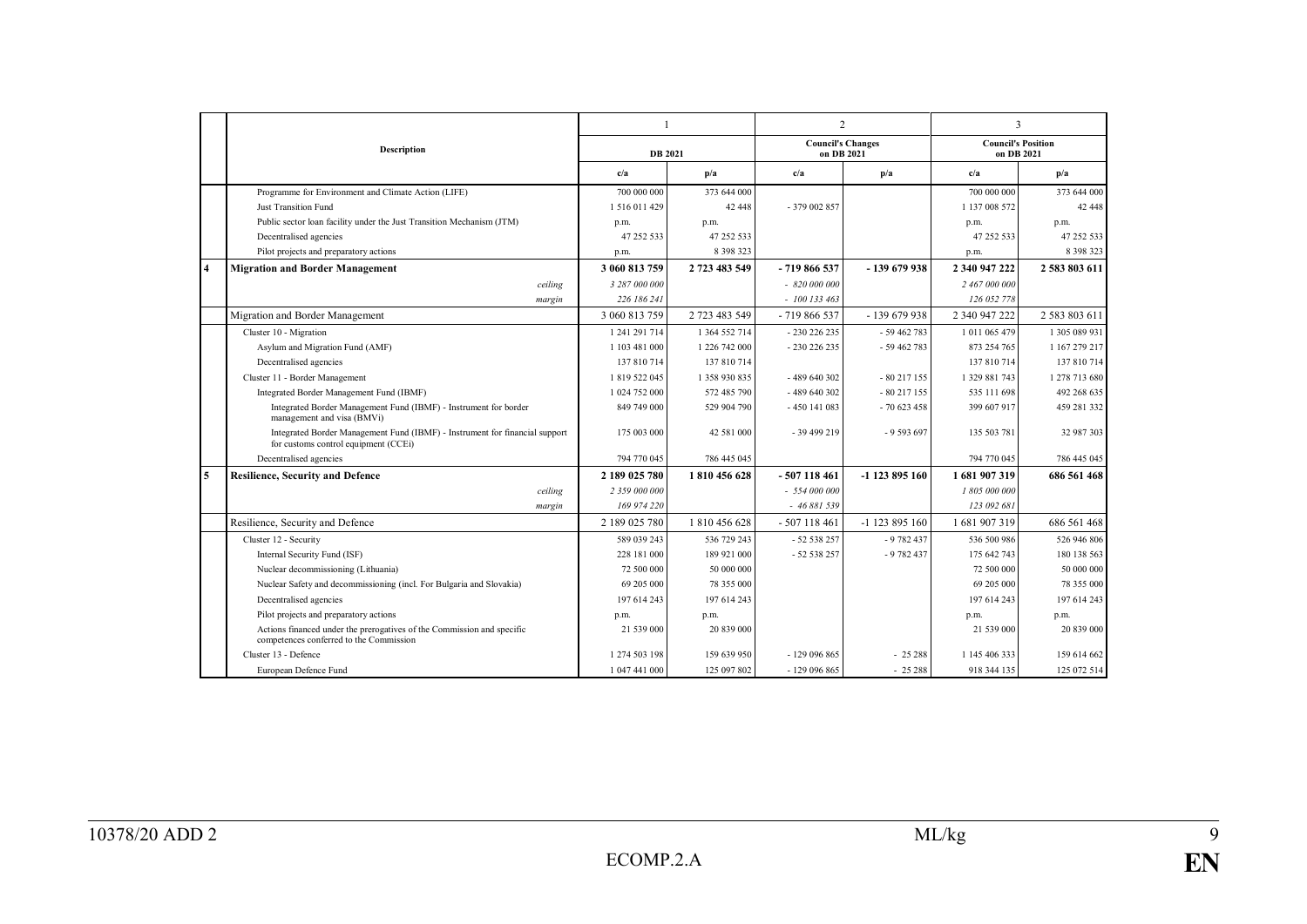|                |                                                                                                                   | $\mathbf{1}$   |                |                                        | $\overline{2}$ | 3                                       |                |
|----------------|-------------------------------------------------------------------------------------------------------------------|----------------|----------------|----------------------------------------|----------------|-----------------------------------------|----------------|
|                | <b>Description</b>                                                                                                | <b>DB</b> 2021 |                | <b>Council's Changes</b><br>on DB 2021 |                | <b>Council's Position</b><br>on DB 2021 |                |
|                |                                                                                                                   | c/a            | p/a            | c/a                                    | p/a            | c/a                                     | p/a            |
|                | European Defence Fund (Research)                                                                                  | 345 387 000    | 15 987 802     | $-42568869$                            | $-12919$       | 302 818 131                             | 15 974 883     |
|                | European Defence Fund (Non Research)                                                                              | 702 054 000    | 109 110 000    | $-86527996$                            | $-12369$       | 615 526 004                             | 109 097 631    |
|                | Military Mobility                                                                                                 | 227 062 198    | 30 042 148     |                                        |                | 227 062 198                             | 30 042 148     |
|                | Pilot projects and preparatory actions                                                                            | p.m.           | 4 500 000      |                                        |                | p.m.                                    | 4 500 000      |
|                | Cluster 14 - Resilience and Crisis Response                                                                       | 325 483 339    | 1 114 087 435  | - 325 483 339                          | -1 114 087 435 | p.m.                                    | p.m.           |
|                | Union Civil Protection Mechanism (RescEU)                                                                         | 90 203 000     | 61 774 457     | $-90203000$                            | $-61774457$    | p.m.                                    | p.m.           |
|                | Instrument for emergency support within the Union (ESI)                                                           | p.m.           | 790 000 000    |                                        | - 790 000 000  | p.m.                                    | p.m.           |
|                | EU4Health                                                                                                         | 21 224 000     | 56 667 930     | $-21224000$                            | $-56667930$    | p.m.                                    | p.m.           |
|                | Decentralised agencies                                                                                            | 214 056 339    | 203 814 524    | $-214056339$                           | $-203814524$   | p.m.                                    | p.m.           |
|                | Pilot projects and preparatory actions                                                                            | p.m.           | 1 830 524      |                                        | $-1830524$     | p.m.                                    | p.m.           |
| 6              | Neighbourhood and the World                                                                                       | 16 113 620 000 | 10 418 805 355 | $-795429335$                           | - 57 107 310   | 15 318 190 665                          | 10 361 698 045 |
|                | ceiling                                                                                                           | 16 179 000 000 |                | 68 000 000                             |                | 16 247 000 000                          |                |
|                | margin                                                                                                            | 65 380 000     |                | 863 429 335                            |                | 928 809 335                             |                |
|                | Neighbourhood and the World                                                                                       | 16 113 620 000 | 10 418 805 355 | $-795429335$                           | $-57107310$    | 15 318 190 665                          | 10 361 698 045 |
|                | Cluster 15 - External Action                                                                                      | 14 164 620 000 | 8 638 014 157  | $-749935725$                           | $-56264993$    | 13 414 684 275                          | 8 581 749 164  |
|                | Neighbourhood, Development and International Cooperation Instrument                                               | 12 104 243 958 | 6 277 534 514  | $-749935725$                           | $-56264993$    | 11 354 308 233                          | 6 221 269 521  |
|                | Neighbourhood, Development and International Cooperation Instrument (NDICI)                                       | 12 066 623 958 | 6 245 029 714  | $-749935725$                           | $-56264993$    | 11 316 688 233                          | 6 188 764 721  |
|                | European Instrument for Nuclear Safety (EINS)                                                                     | 37 620 000     | 32 504 800     |                                        |                | 37 620 000                              | 32 504 800     |
|                | Humanitarian Aid (HUMA)                                                                                           | 1 478 000 000  | 1 880 102 550  |                                        |                | 1478 000 000                            | 1 880 102 550  |
|                | Common Foreign and Security Policy (CFSP)                                                                         | 351 927 000    | 328 668 070    |                                        |                | 351 927 000                             | 328 668 070    |
|                | Overseas Countries and Territories (OCT) (including Greenland)                                                    | 67 000 000     | 33 427 718     |                                        |                | 67 000 000                              | 33 427 718     |
|                | Other actions                                                                                                     | 72 054 069     | 41 605 027     |                                        |                | 72 054 069                              | 41 605 027     |
|                | Pilot projects and preparatory actions                                                                            | p.m.           | p.m.           |                                        |                | p.m.                                    | p.m.           |
|                | Actions financed under the prerogatives of the Commission and specific<br>competences conferred to the Commission | 91 394 973     | 76 676 278     |                                        |                | 91 394 973                              | 76 676 278     |
|                | Cluster 16 - Pre-Accession Assistance                                                                             | 1 949 000 000  | 1780 791 198   | $-45493610$                            | $-842317$      | 1903 506 390                            | 1 779 948 881  |
|                | Pre-Accession Assistance (IPA III)                                                                                | 1 949 000 000  | 1780 791 198   | $-45493610$                            | $-842317$      | 1903 506 390                            | 1 779 948 881  |
|                | Pilot projects and preparatory actions                                                                            | p.m.           | p.m.           |                                        |                | p.m.                                    | p.m.           |
| $\overline{7}$ | <b>European Public Administration</b>                                                                             | 10 451 225 171 | 10 452 500 260 | $-4449558$                             | $-44495508$    | 10 406 729 663                          | 10 408 004 752 |
|                | ceiling                                                                                                           | 10 875 000 000 |                | $-240000000$                           |                | 10 635 000 000                          |                |
|                | margin                                                                                                            | 423 774 829    |                | $-195504492$                           |                | 228 270 337                             |                |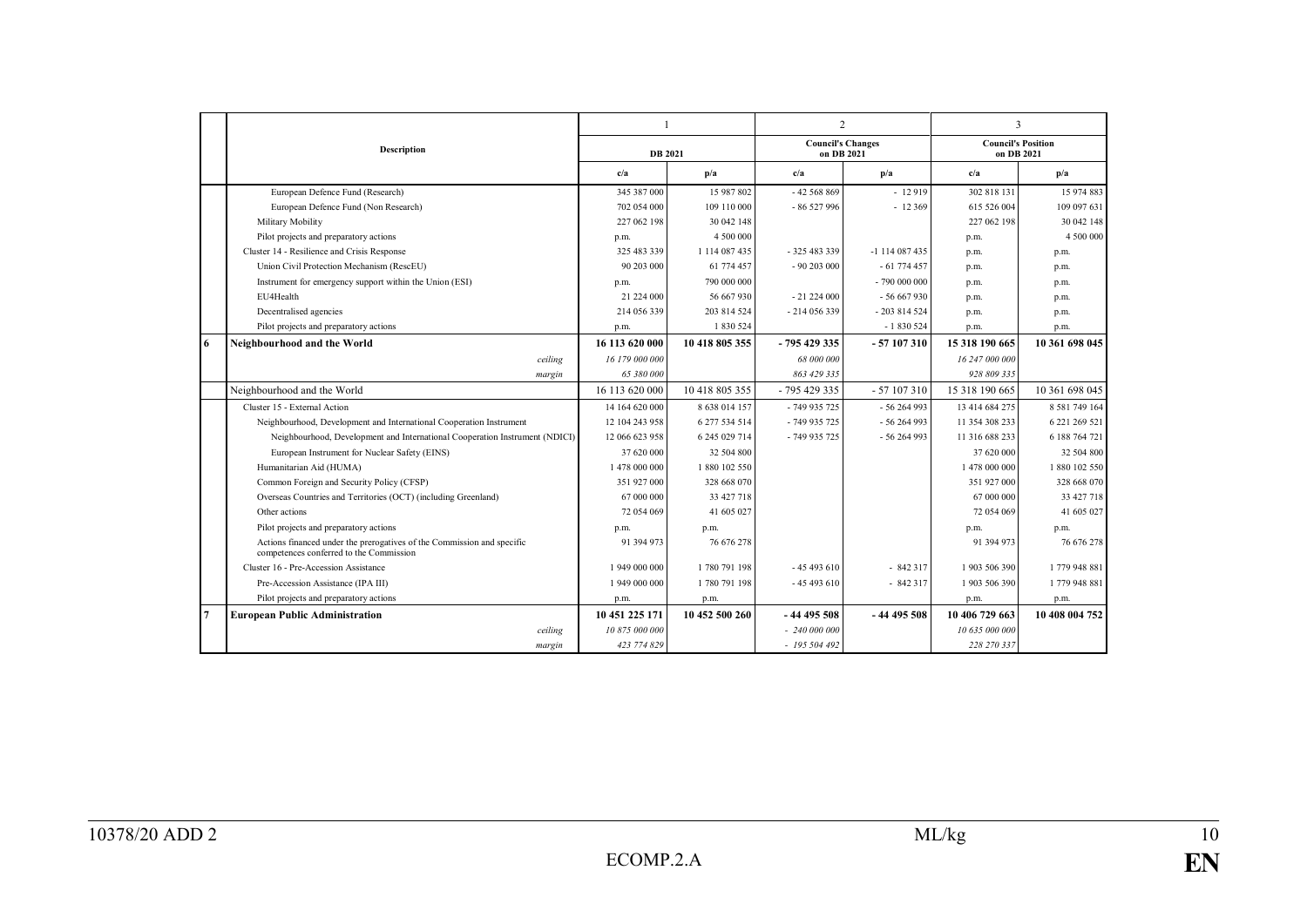|                                                                                 |                    |               |              | $\overline{2}$           | 3                                       |                  |
|---------------------------------------------------------------------------------|--------------------|---------------|--------------|--------------------------|-----------------------------------------|------------------|
| Description                                                                     | <b>DB</b> 2021     |               | on DB 2021   | <b>Council's Changes</b> | <b>Council's Position</b><br>on DB 2021 |                  |
|                                                                                 | c/a                | p/a           | c/a          | p/a                      | c/a                                     | p/a              |
| European Schools and Pensions                                                   | 2 418 997 353      | 2418997353    |              |                          | 2418997353                              | 2418997353       |
| Pensions                                                                        | 2 2 19 3 5 8 0 0 0 | 2 219 358 000 |              |                          | 2 2 19 3 5 8 0 0 0                      | 2 2 19 3 58 000  |
| European Schools                                                                | 199 639 353        | 199 639 353   |              |                          | 199 639 353                             | 199 639 353      |
| Administrative expenditure of the institutions                                  | 8 032 227 818      | 8 033 502 907 | $-44495508$  | $-44495508$              | 7987732310                              | 7 989 007 399    |
| sub-ceiling                                                                     | 8 467 000 000      |               | $-251000000$ |                          | 8 216 000 000                           |                  |
| sub-margin                                                                      | 434 772 182        |               | $-206504492$ |                          | 228 267 690                             |                  |
| European Parliament                                                             | 2 060 620 600      | 2 060 620 600 |              |                          | 2 060 620 600                           | 2 060 620 600    |
| European Council and Council                                                    | 597 902 000        | 597 902 000   | $-2814500$   | $-2814500$               | 595 087 500                             | 595 087 500      |
| Commission                                                                      | 3 738 348 469      | 3 739 623 558 | $-21104000$  | $-21104000$              | 3 717 244 469                           | 3 718 519 558    |
| Decentralised agencies                                                          | p.m.               | p.m.          |              |                          | p.m.                                    | p.m.             |
| Pilot projects and preparatory actions                                          | p.m.               | 1 275 089     |              |                          | p.m.                                    | 1 275 089        |
| Commission, excluding Offices                                                   | 3 389 944 828      | 3 389 944 828 | $-20823000$  | $-20823000$              | 3 3 69 1 21 8 28                        | 3 3 69 1 21 8 28 |
| Annex 1 - O1 : Publications Office                                              | 104 359 600        | 104 359 600   | $-27000$     | $-27000$                 | 104 332 600                             | 104 332 600      |
| Annex 1 - O2 : European Personnel Selection Office                              | 26 565 000         | 26 565 000    | $-41000$     | $-41000$                 | 26 524 000                              | 26 524 000       |
| Annex 1 - O3 : Office for Administration and Payment of Individual Entitlements | 44 509 000         | 44 509 000    | $-16000$     | $-16000$                 | 44 493 000                              | 44 493 000       |
| Annex 1 - O4 : Office for Infrastructure and Logistics - Brussels               | 84 503 477         | 84 503 477    | $-14000$     | $-14000$                 | 84 489 477                              | 84 489 477       |
| Annex 1 - O5 : Office for Infrastructure and Logistics — Luxembourg             | 27 145 000         | 27 145 000    | $-11000$     | $-11000$                 | 27 134 000                              | 27 134 000       |
| Annex 1 - O6 : European Anti-Fraud Office                                       | 61 321 564         | 61 321 564    | $-172000$    | $-172000$                | 61 149 564                              | 61 149 564       |
| Court of Justice of the European Union                                          | 444 687 000        | 444 687 000   | $-2071000$   | $-2071000$               | 442 616 000                             | 442 616 000      |
| European Court of Auditors                                                      | 154 308 000        | 154 308 000   | $-447700$    | $-447700$                | 153 860 300                             | 153 860 300      |
| European Economic and Social Committee                                          | 150 128 501        | 150 128 501   | $-7912555$   | $-7912555$               | 142 215 946                             | 142 215 946      |
| European Committee of the Regions                                               | 106 326 943        | 106 326 943   | $-1163748$   | $-1163748$               | 105 163 195                             | 105 163 195      |
| European Ombudsman                                                              | 11 940 140         | 11 940 140    | $-38000$     | $-38000$                 | 11 902 140                              | 11 902 140       |
| European Data Protection Supervisor                                             | 19 511 916         | 19 511 916    | $-438100$    | $-438100$                | 19 073 816                              | 19 073 816       |